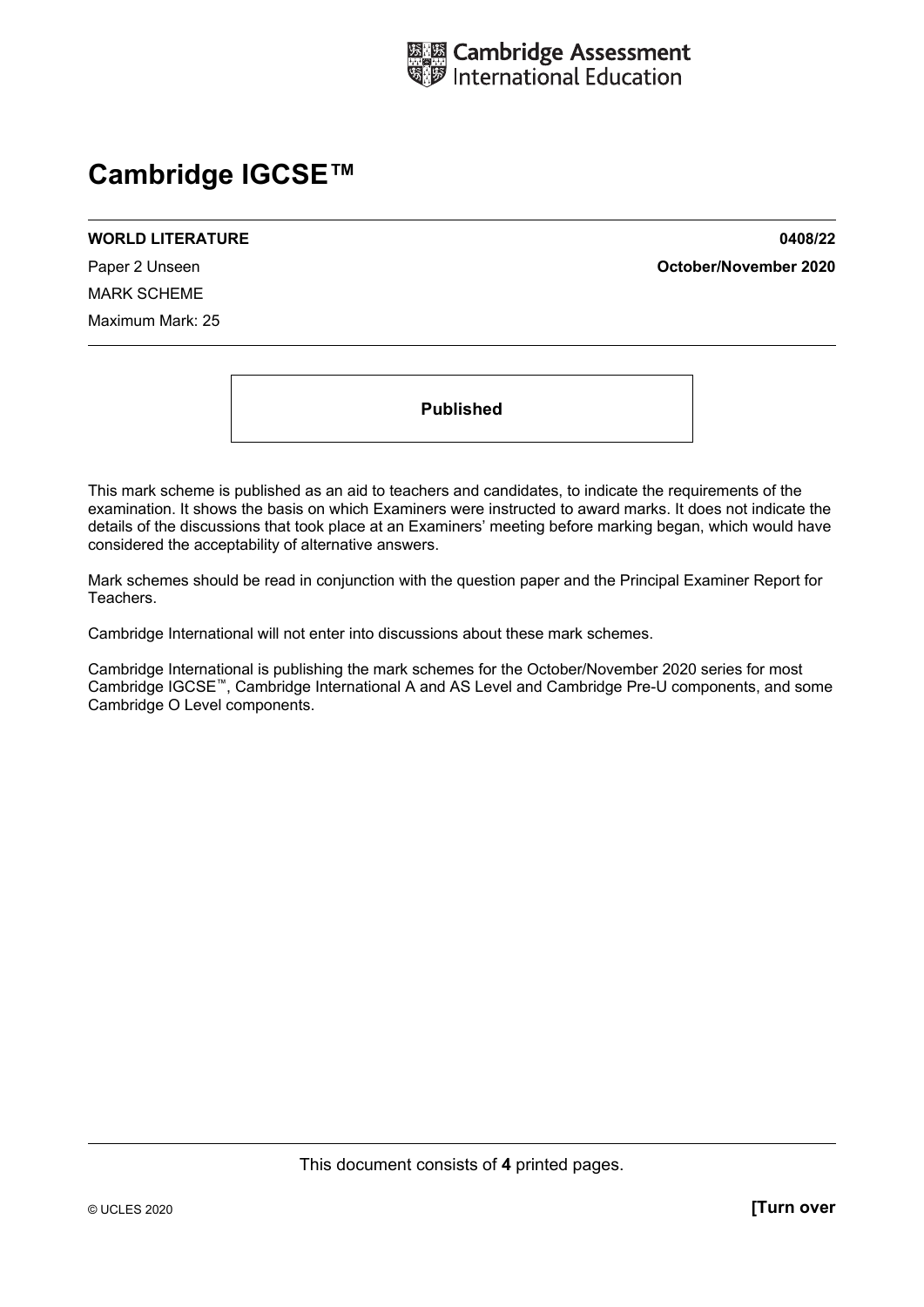## **Generic Marking Principles**

These general marking principles must be applied by all examiners when marking candidate answers. They should be applied alongside the specific content of the mark scheme or generic level descriptors for a question. Each question paper and mark scheme will also comply with these marking principles.

GENERIC MARKING PRINCIPLE 1:

Marks must be awarded in line with:

- the specific content of the mark scheme or the generic level descriptors for the question
- the specific skills defined in the mark scheme or in the generic level descriptors for the question
- the standard of response required by a candidate as exemplified by the standardisation scripts.

GENERIC MARKING PRINCIPLE 2:

Marks awarded are always **whole marks** (not half marks, or other fractions).

GENERIC MARKING PRINCIPLE 3:

Marks must be awarded **positively**:

- marks are awarded for correct/valid answers, as defined in the mark scheme. However, credit is given for valid answers which go beyond the scope of the syllabus and mark scheme, referring to your Team Leader as appropriate
- marks are awarded when candidates clearly demonstrate what they know and can do
- marks are not deducted for errors
- marks are not deducted for omissions
- answers should only be judged on the quality of spelling, punctuation and grammar when these features are specifically assessed by the question as indicated by the mark scheme. The meaning, however, should be unambiguous.

GENERIC MARKING PRINCIPLE 4:

Rules must be applied consistently, e.g. in situations where candidates have not followed instructions or in the application of generic level descriptors.

GENERIC MARKING PRINCIPLE 5:

Marks should be awarded using the full range of marks defined in the mark scheme for the question (however; the use of the full mark range may be limited according to the quality of the candidate responses seen).

GENERIC MARKING PRINCIPLE 6:

Marks awarded are based solely on the requirements as defined in the mark scheme. Marks should not be awarded with grade thresholds or grade descriptors in mind.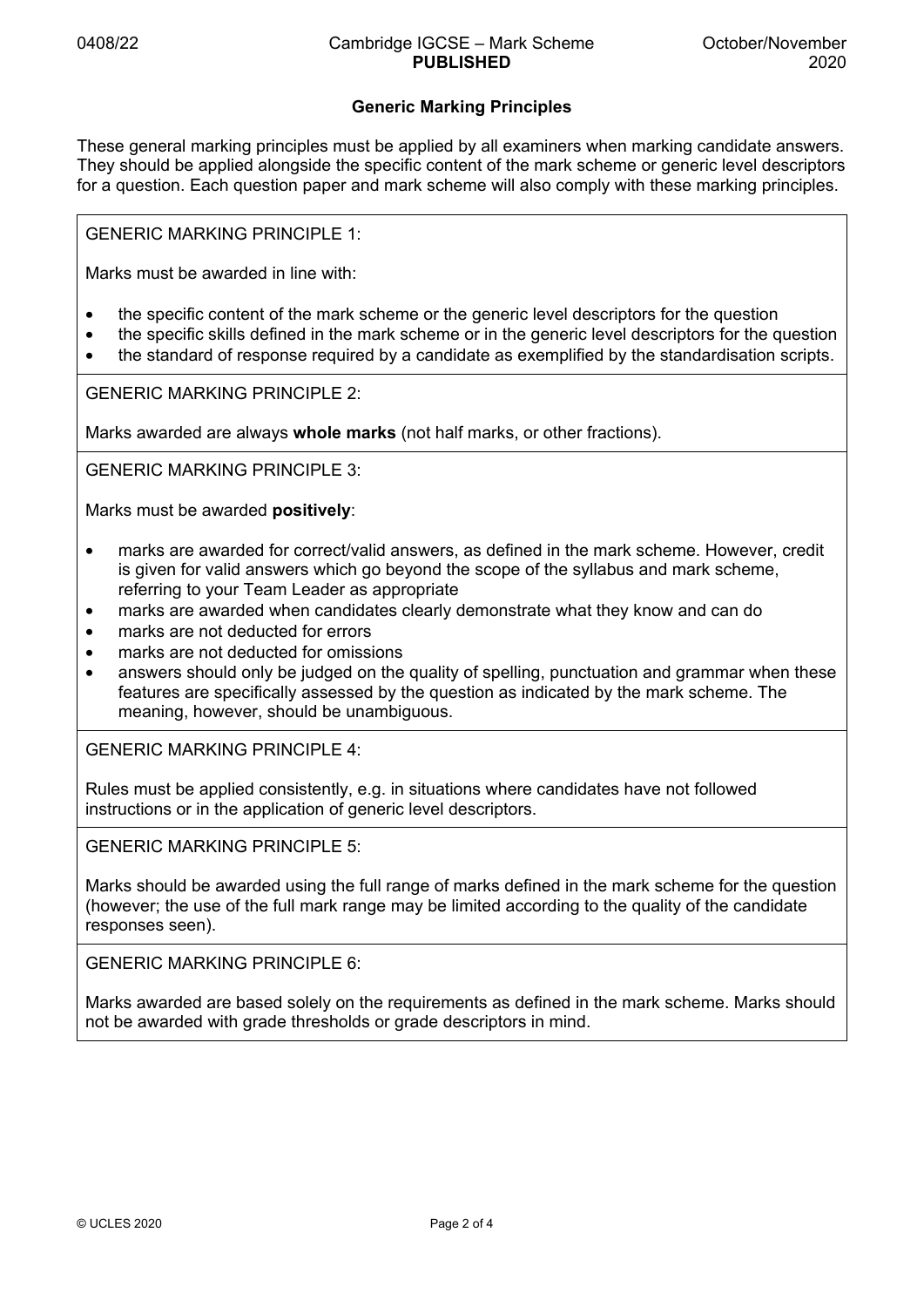The assessment objectives for the paper are:

- AO2 engagement with writers' ideas and treatment of themes, and appreciation of how texts relate to wider contexts
- AO3 recognition and appreciation of how writers create and shape meanings and effects

The General Descriptors cover marks from 0 to 25, and apply to the marking of each question. They guide examiners to an understanding of the qualities normally expected of, or typical of, work in a band. They are a means of general guidance, and must not be interpreted as hurdle statements.

For the purposes of standardisation of marking, they are to be used in conjunction examples of candidates' work.

The supplementary notes for each question are related to the assessment objectives above. Because of the nature of the subject, they are for general guidance; they are not designed as prescriptions of required content and must not be treated as such. The syllabus aims at encouraging candidates to make some personal response to their reading. This means that, while we may have legitimate expectations as to the ground most answers may occupy, we must all times be prepared to meet candidates on their chosen ground.